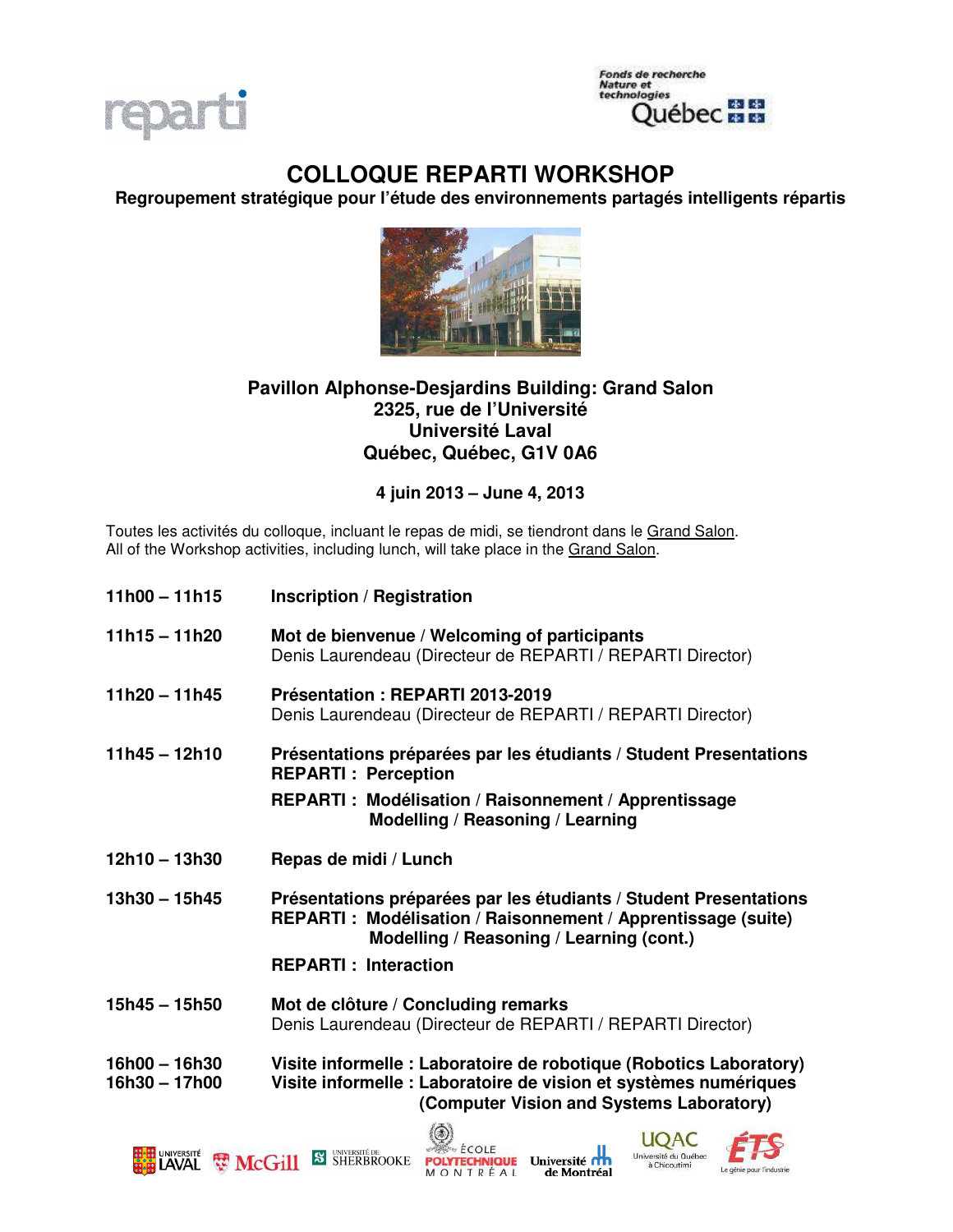

# **Colloque REPARTI Workshop 2013: Présentations**

# **REPARTI : Perception**

**On-Road Vehicle Detection with Motion**  Alejandro Sanchez and Brahim Chaib-draa

**Paire stéréoscopique Panomorphe**  Anne-Sophie Poulin-Girard, Simon Thibault et Denis Laurendeau

#### **REPARTI : Modélisation / Raisonnement / Apprentissage REPARTI : Modelling / Reasoning / Learning**

**Sequential Multi-Armed Bandit with Delayed Reward**  Audrey Durand and Christian Gagné

**Sensor Placement Optimization and Target Trajectory Prediction in Smart Sensor Networks**  Vahab Akbarzadeh, Christian Gagné and Marc Parizeau

**Combinatorial Optimization EDA using Hidden Markov Models**  Marc-André Gardner and Christian Gagné

**Two 3D Segmentation Approaches: 3D-NCuts and 3D-PIC** Zahra Toony, Denis Laurendeau, Philippe Giguère and Christian Gagné

#### **An approach on local comparison of deformable 3D models**

Sarah Ali and Denis Laurendeau

#### **Reconnaissance automatique de la parole**

Ludovic Trottier et Brahim Chaib-draa

**Toward Data clustering Using the Non-negative Matrix Factorization (NMF) Approach**  Mohammad S. Ghaemi and Brahim Chaib-draa

**Suivi multiobjet de traffic mixte urbain**  Jean-Philippe Jodoin, Nicolas Saunier et Guillaume-Alexandre Bilodeau

**Suivi de personnes à partir d'images visibles et infrarouges**  Dorra Riahi et Guillaume-Alexandre Bilodeau

**Intelligent Watermarking for High-Resolution Grayscale Facial Images**  Bassem S. Rabil, Robert Sabourin and Eric Granger